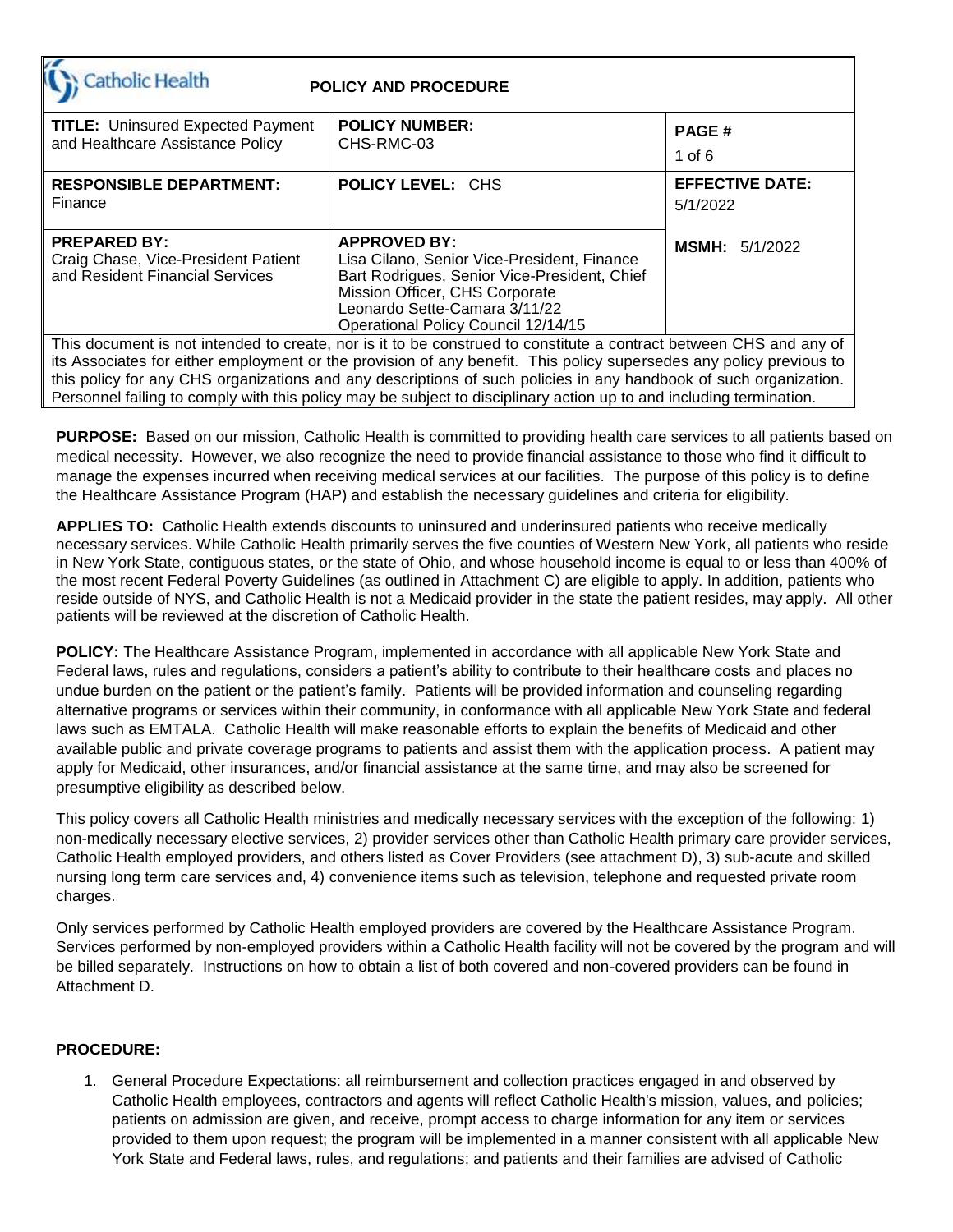

**TITLE:** Uninsured Expected Payment and Healthcare Assistance Policy **POLICY #:** CHS-RMC-003 **Page** <sup>2</sup> of 7

Health's policies, including the Healthcare Assistance Program and the availability of need-based financial assistance, in easily understood terms and any language commonly spoken by patients in the community.

- 2. An uninsured patient whose household income is equal to or less than 200% of the current Federal Poverty Guidelines qualifies for a 100% discount. If a patient's household income is greater than 200% and less than or equal to 400% of the current Federal Poverty Guidelines, then the patient qualifies for a partial discount as detailed in Attachment C. In compliance with Section 501(r) of the Internal Revenue Code, eligible patients will not be charged more than "amounts generally billed" ("AGB") to insured individuals. AGB is the average amount Catholic Health would receive from Medicaid for emergency or other medically necessary care. If in the event there is not a Medicaid fee for needed care, the New York State Medicaid fee schedule will be used to determine the uninsured self-pay rate.
- 3. Catholic Health uses third-party vendor presumptive eligibility tools to assist in determining an uninsured patient's qualification for a discount under the Healthcare Assistance Program. The assessment of a patient's ability to pay is based on a presumptive, objective, good faith determination that will be applied to all uninsured patients in the same manner. All income sources, the cost of living, family size and other financial considerations will be considered.
- 4. An uninsured individual receiving a discount of less than 100% may complete a Financial Assistance Application. Insured patients are also eligible for discounts under the Financial Assistance Program to offset the cost of coinsurance, deductibles, and other remaining patient balances. Patients interested in the Financial Assistance Program must complete, sign, and date an application form. In addition, the application must include one of the following forms of current income verification: Signed copy of the patient's most recent federal tax return; Copies of their last three pay stubs; Copies of their last three (3) unemployment payment stubs; Copies of their last two Social Security Payment Statements; self-employment business records of earnings and expenses; or a signed and notarized statement verifying no income sources. A copy of the application can be found in Attachment A.
- 5. The sliding scale for awarding financial assistance discounts for both uninsured and insured patients is outlined in Attachment C.
- 6. Patients have until the  $240<sup>th</sup>$  day after the first billing statement to submit an application. Catholic Health will make determinations within 30 days of the receipt of a completed application and supporting documentation as outlined above. Awards will be granted for a period of six months prior and six months after the date of service requested on the Financial Assistance Application. Retro-eligibility may be extended back to 12 months at the discretion of Catholic Health. Patients will be notified of determinations in writing and any payments made in excess of the approved discount will be refunded in a timely manner. If applicable, collection agencies will be notified to cease collection efforts.
- 7. If an application is incomplete, Catholic Health will provide notice in writing of what additional information is needed. Patients will have 30 days from the date of the letter to comply with the request. If information is not received within the allowed time the case will be considered closed and regular collection efforts will begin.
- 8. Billing and collection efforts, as outlined in the Billing and Collections Policy CHS-RMC-08, will be suspended once a completed Financial Assistance Application has been received. A patient may disregard any bill from Catholic Health while the pending application is under review. If at any time during the application process it is determined a patient is eligible for Medicaid or other insurance programs, collection efforts will cease and the appropriate payer program will be billed.
- 9. Related collection practices from the Billing and Collections Policy CHS-RMC-08 are as follows:
	- a. An uninsured patient account will not be forwarded to a collection agency if the patient has completed a Healthcare Assistance Program application or appeal and is awaiting response or determination.
	- b. The forced sale or foreclosure of an uninsured patient's primary residence, in order to satisfy a patient account, shall be prohibited for all services with the exception of Community Based Care services.
	- c. Uninsured patients who are participating in the HAP must be notified at least thirty (30) days before their account is forwarded to a collection agency.
	- d. All collection agencies servicing Catholic Health accounts must obtain written consent from the Catholic Health before any legal actions is initiated on any patient account.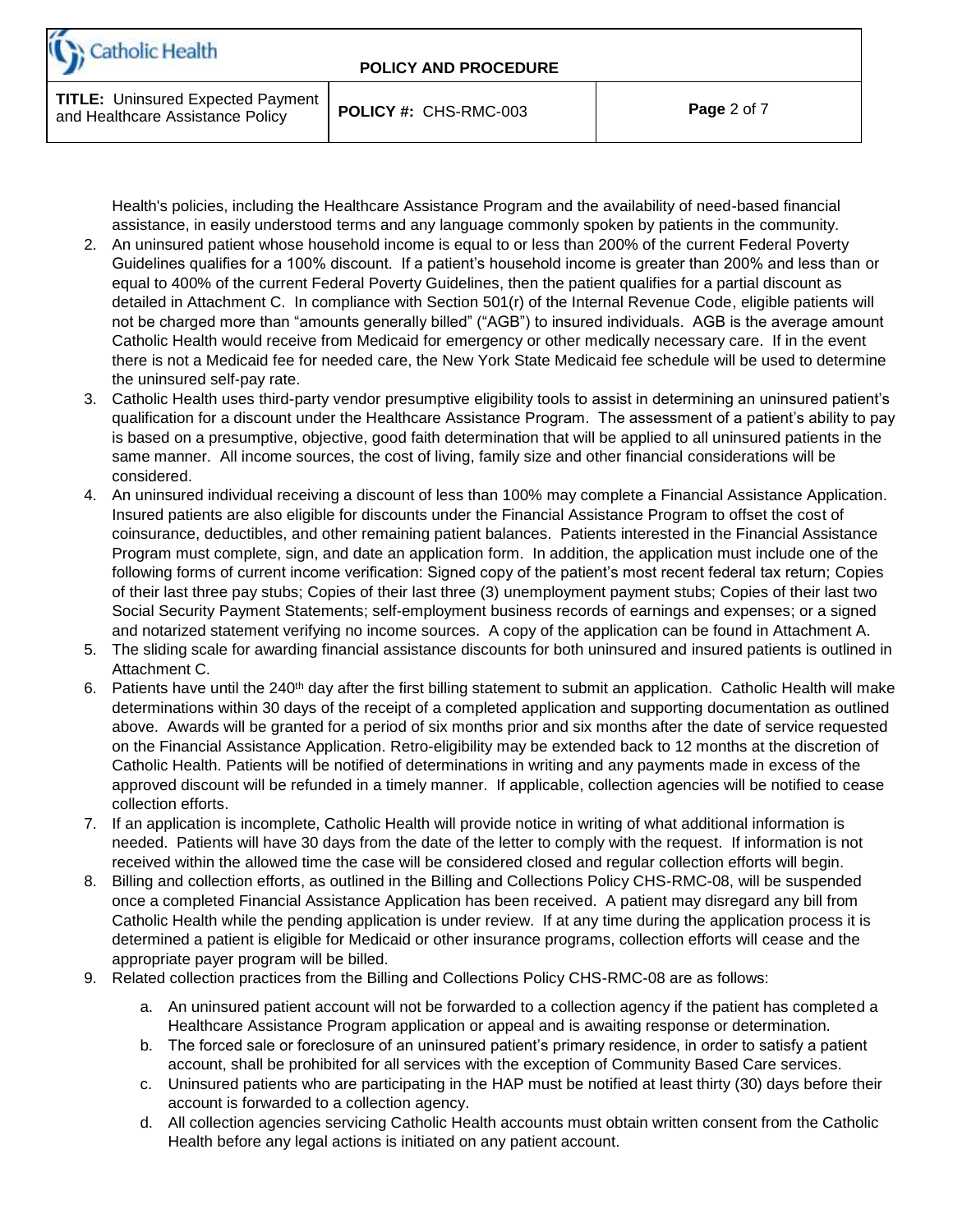

**TITLE:** Uninsured Expected Payment and Healthcare Assistance Policy **POLICY #:** CHS-RMC-003 **Page** <sup>3</sup> of 7

- e. All collection agencies must agree in writing to follow all Catholic Health Uninsured Expected Payment and Collection Policies and Procedures.
- f. Management is accountable to ensure that all collection policies are in accordance with the federal Fair Debt Collection Practices Act and all applicable New York State Law.
- g. All collection agencies must provide information to patients on how to apply for Healthcare Assistance or appeal a Healthcare Assistance determination that is below their expectations.
- 10. All collection agencies are prohibited from making collections from any patient who was eligible for Medicaid at the time services were rendered.
- 11. Patients with balances remaining after a Healthcare Assistance Program award will be eligible for extended payment terms. Installment payments will be capped at 10% of gross monthly income of the patient's defined household in accordance with New York State Public Health Law.
- 12. Any and all determinations made under this policy may be appealed by phone or in writing as detailed in Attachment B. All reconsiderations will be made within 30 days of the date of appeal.
- 13. Information on the Healthcare Assistance Program is posted in key public access areas such as registration areas and Emergency Departments. In addition, the Catholic Health website contains information on how to apply as well as a plain language summary of this entire policy. Information is available in the primary languages spoken throughout the community. Patients are also offered the opportunity to have the material translated by a multilingual telephone translation service. All materials and information will be available to patients upon request and found on the website [www.chsbuffalo.org/billing-insurance/financial-assistance.](http://www.chsbuffalo.org/billing-insurance/financial-assistance)
- 14. Catholic Health associates engaged in making financial assistance determinations will be trained no less than annually and be kept abreast of procedural and, or regulatory changes.

#### **REVIEW LEVEL:**

This policy will be reviewed annually to ensure compliance with related state and federal regulations and any changes in Catholic Health's operational methodology or process.

| <b>ORIGINATION DATE: 1/1/2014</b>                    |                        |                         |                        |               |                |                       |                 |                       |  |
|------------------------------------------------------|------------------------|-------------------------|------------------------|---------------|----------------|-----------------------|-----------------|-----------------------|--|
| REPLACES (If applicable): NA                         |                        |                         |                        |               |                |                       |                 |                       |  |
|                                                      | Date/<br>Date/         |                         | Date/                  | Date/         | Date/          | Date/                 | Date/           | Date/                 |  |
|                                                      | Initials               | <b>Initials</b>         | <b>Initials</b>        | Initials      | Initials       | Initials              | <b>Initials</b> | Initials              |  |
| <b>REVIEWED:</b>                                     | 2/4/2014<br><b>SRK</b> | 1/29/2015<br><b>SRK</b> | 12/01/15<br>LS         |               |                |                       | 02/14/18<br>BB. |                       |  |
| <b>REVISED:</b>                                      | 2/4/2014<br><b>SRK</b> | 1/29/15<br><b>SRK</b>   | 12/01/15<br><b>SRK</b> | 2/02/16<br>BB | 03/24/16<br>BB | 02/03/17<br><b>BB</b> | 02/14/18<br>SL  | 02/22/19<br><b>BB</b> |  |
| <b>REVISED:</b>                                      | 6/13/19<br>SL          | 3/10/22<br>SL           | 4/28/2022<br>SL        |               |                |                       |                 |                       |  |
| CSC/OPC APPROVAL: 12/14/15, 3/30/16, 2/6/18, 6/26/19 |                        |                         |                        |               |                |                       |                 |                       |  |
| <b>REFERENCES: NA</b>                                |                        |                         |                        |               |                |                       |                 |                       |  |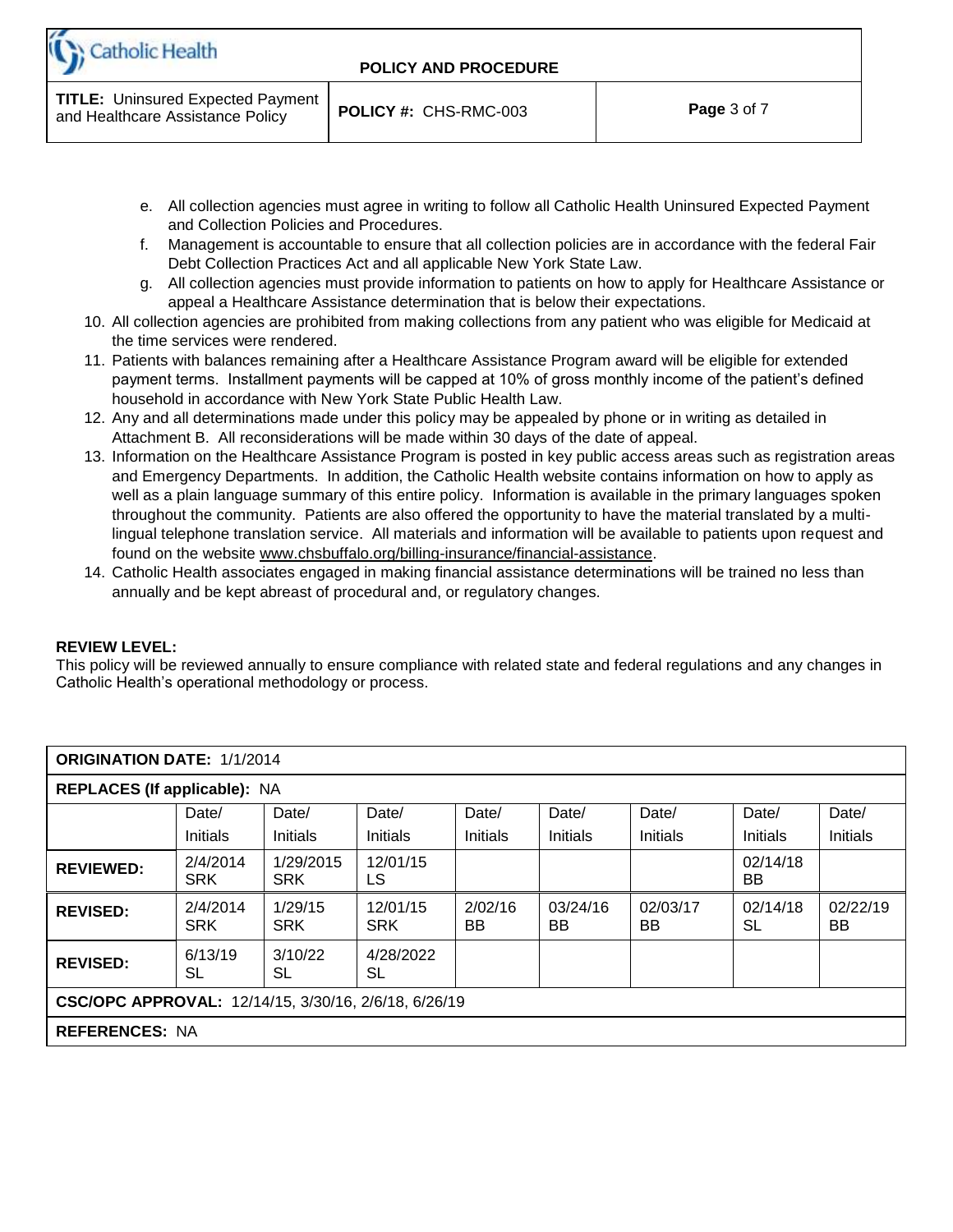**Catholic Health** 

**TITLE:** Uninsured Expected Payment and Healthcare Assistance Policy **POLICY #:** CHS-RMC-003 **Page** <sup>4</sup> of 7



#### **Attachment A: Healthcare Assistance Program Application**

Thank you for choosing Catholic Health for your healthcare needs. We are pleased to offer you the opportunity to apply for financial assistance. To be considered for our Healthcare Assistance Program, please print this letter and provide the required information below:

| Number of People in Household (you, your spouse, and children under 18): __________________________ |  |
|-----------------------------------------------------------------------------------------------------|--|

#### **Additionally, please include one of the following forms of current income verification:**

- A brief letter of hardship stating you would like to apply for healthcare assistance;
- One of the following forms of current income verification: Signed copy of the patients most recent federal tax return; Copies of their last three pay stubs; Copies of their last three unemployment payment stubs; Copies of their lst two Social Security Payment Statements; selfemployment business records of earnings and expenses; or a signed and notarized statement verifying no income sources.

You have 240 days from your first billing statement to submit this application along with all required documents. While your application is being reviewed you may disregard bills you receive from Catholic Health. Please call us at 716-601-3600 or visit our website [https://www.chsbuffalo.org/billing-insurance/financial](https://www.chsbuffalo.org/billing-insurance/financial-assistance)[assistance](https://www.chsbuffalo.org/billing-insurance/financial-assistance) for more information.

**Signature**: \_\_\_\_\_\_\_\_\_\_\_\_\_\_\_\_\_\_\_\_\_\_\_\_\_\_\_\_\_\_\_\_\_\_\_\_\_\_\_\_\_\_ **Date**: \_\_\_\_\_\_\_\_\_\_\_\_\_\_\_\_\_\_\_\_\_\_\_\_\_\_\_

Please mail required information along with this completed letter to: Catholic Health/RMC. 144 Genesee Street, 3rd Floor Buffalo, NY 14203 Attn: Supervisor, Credit & Collection Department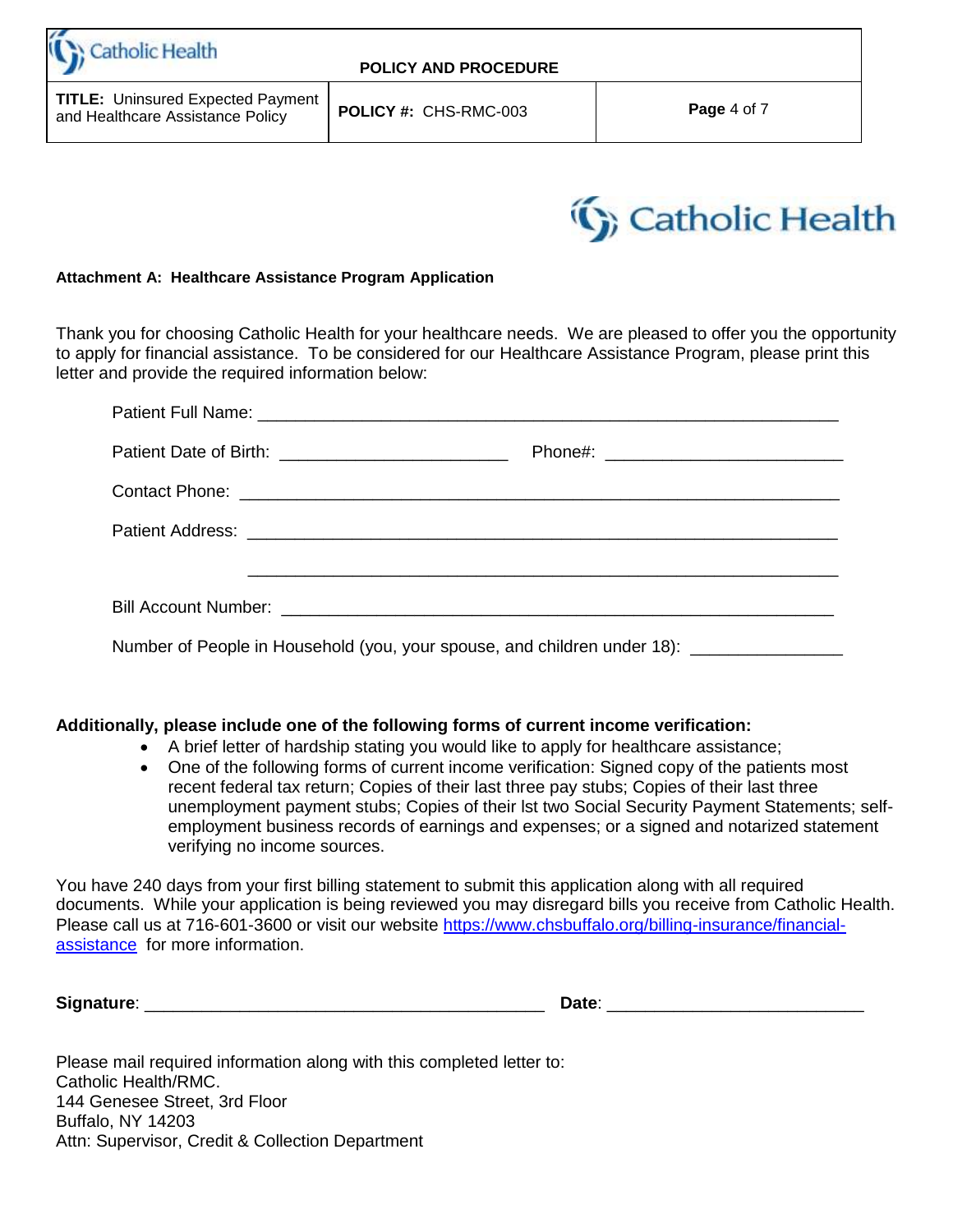## **Attachment B: Appeal of Healthcare Assistance Determinations**

Any financial assistance determination made under this policy may be appealed. A patient may call the Patient Financial Services team at (716)-601-3600 or appeal in writing at:

Catholic Health Administration & Training Center Patient Financial Services Team 144 Genesee Street, 3rd Floor Buffalo, NY 14203

All decisions regarding an appeal will be completed within 30 days of the receipt of the request. Patients will be notified of any appeal outcome in writing. If, after reviewing the decision, a patient is not satisfied they may request a final appeal in the same manner. The review of final appeals will also be held to the 30 days from the date of the request.

All final appeals will be reviewed by the Vice President of Patient Financial Services or their delegate. A written determination of the final appeal signed by the deciding party or parties will be mailed to the applicant.

With the exception of extraordinary circumstances, such as additional or revised information that would impact the original decision received after the date of the final appeal decision) all decisions rendered on appeals will be final. The written notification of determination of a final appeal will not contain any further notice of right of either further review or appeal

#### **Attachment C: Federal Poverty Guidelines as of February 2022**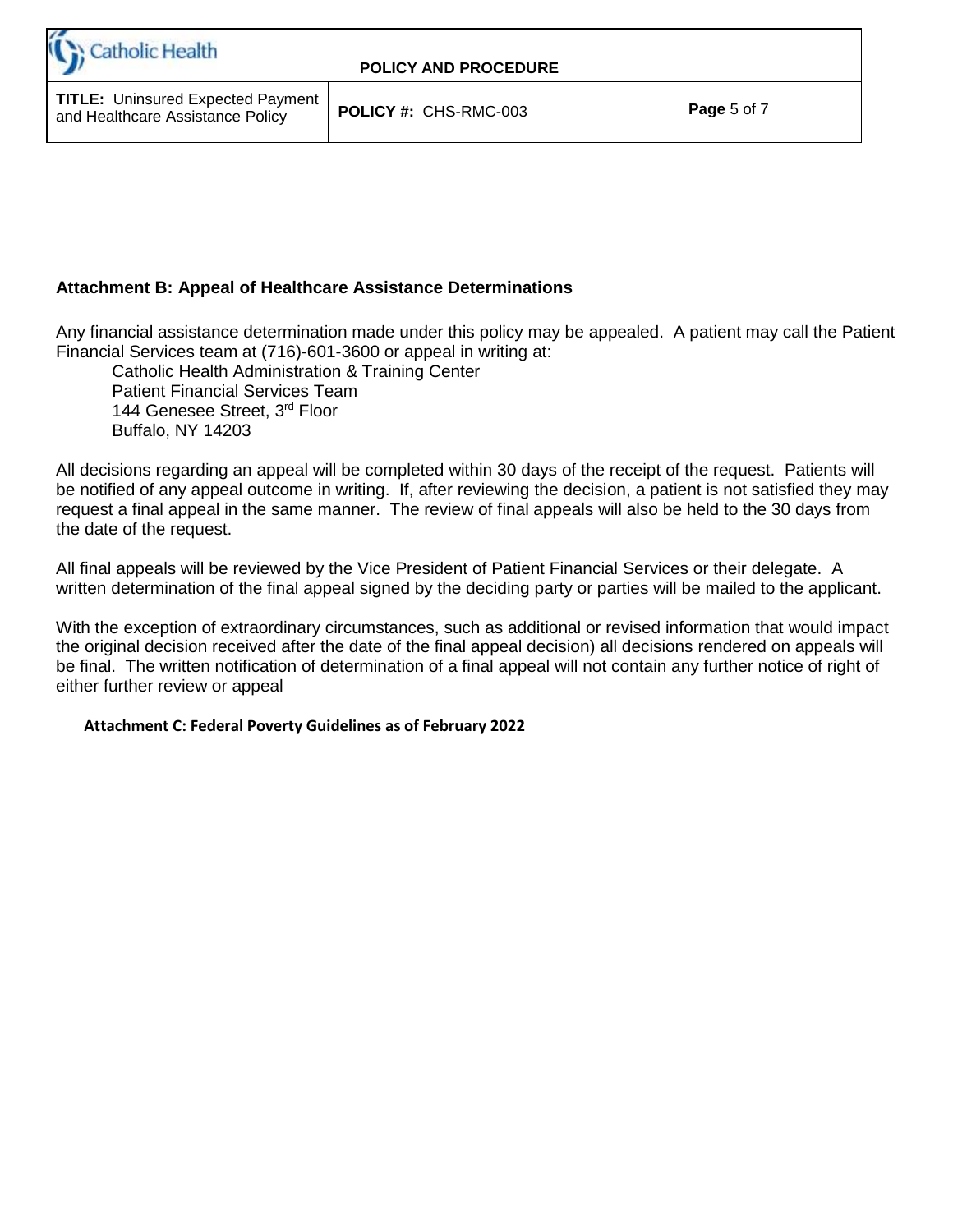**Catholic Health** 

## **POLICY AND PROCEDURE**

**TITLE:** Uninsured Expected Payment and Healthcare Assistance Policy **POLICY #:** CHS-RMC-003 **Page** <sup>6</sup> of 7

|                                      | <b>FAMILY SIZE</b> |                |       |        |        |        |                |        |        |        |                                           |
|--------------------------------------|--------------------|----------------|-------|--------|--------|--------|----------------|--------|--------|--------|-------------------------------------------|
| % Federal<br><b>Poverty</b><br>Level | 1                  | $\overline{2}$ | 3     | 4      | 5      | 6      | $\overline{7}$ | 8      | 9      | 10     | <b>HealthCare Assistance Discount</b>     |
| <b>Less Than</b><br>200%             | 27180              | 36620          | 46060 | 55500  | 64940  | 74380  | 83820          | 93260  | 102700 | 112140 | 100 % of balance after Fixed HAP Discount |
| 200%                                 | 27180              | 36620          | 46060 | 55500  | 64940  | 74380  | 83820          | 93260  | 102700 | 112140 | 100% of balance after Fixed HAP Discount  |
| 210%                                 | 28539              | 38451          | 48363 | 58275  | 68187  | 78099  | 88011          | 97923  | 107835 | 117747 | 90% of balance after Fixed HAP Discount   |
| 220%                                 | 29898              | 40282          | 50666 | 61050  | 71434  | 81818  | 92202          | 102586 | 112970 | 123354 | 80% of balance after Fixed HAP Discount   |
| 230%                                 | 31257              | 42113          | 52969 | 63825  | 74681  | 85537  | 96393          | 107249 | 118105 | 128961 | 70% of balance after Fixed HAP Discount   |
| 240%                                 | 32616              | 43944          | 55272 | 66600  | 77928  | 89256  | 100584         | 111912 | 123240 | 134568 | 60% of balance after Fixed HAP Discount   |
| 250%                                 | 33975              | 45775          | 57575 | 69375  | 81175  | 92975  | 104775         | 116575 | 128375 | 140175 | 50% of balance after Fixed HAP Discount   |
| 260%                                 | 35334              | 4766           | 59878 | 72150  | 84422  | 96694  | 108966         | 121238 | 133510 | 145782 | 40% of balance after Fixed HAP Discount   |
| 270%                                 | 36693              | 49437          | 62181 | 74925  | 87669  | 100413 | 113157         | 125901 | 138645 | 151389 | 30% of balance after Fixed HAP Discount   |
| 280%                                 | 38052              | 51268          | 64484 | 77700  | 90916  | 104132 | 117348         | 130564 | 143780 | 156996 | 20% of balance after Fixed HAP Discount   |
| 290%                                 | 39411              | 53099          | 66787 | 80475  | 94163  | 107851 | 121539         | 135227 | 148915 | 162603 | 15% of balance after Fixed HAP Discount   |
| 300%                                 | 40770              | 54930          | 69090 | 83250  | 97410  | 111570 | 125730         | 139890 | 154050 | 168210 | 10% of balance after Fixed HAP Discount   |
| 350%                                 | 47565              | 64085          | 80905 | 97125  | 113645 | 130165 | 146685         | 163205 | 179725 | 196245 | 5% of balance after Fixed HAP Discount    |
| 400%                                 | 54360              | 73240          | 92120 | 111000 | 129880 | 148760 | 167640         | 186520 | 205400 | 224280 | Fixed HAP Discount*                       |

#### **Attachment D: Providers covered and not covered by the Healthcare Assistance Program:**

You may find a list of Covered and Non-Covered Providers on the Catholic Health website:

- Covered Providers: <https://www.chsbuffalo.org/providers/employed>
- Non-Covered Providers[: https://www.chsbuffalo.org/providers/non-employed](https://www.chsbuffalo.org/providers/non-employed)

Covered Providers are only covered under this policy when performing services at the noted location noted.

You may also confirm if a provider is covered under this policy by contacting Patient Financial Services at 716-601-3600

# **ORIGINATION DATE:** 1/1/2014

**REPLACES (If applicable):** NA